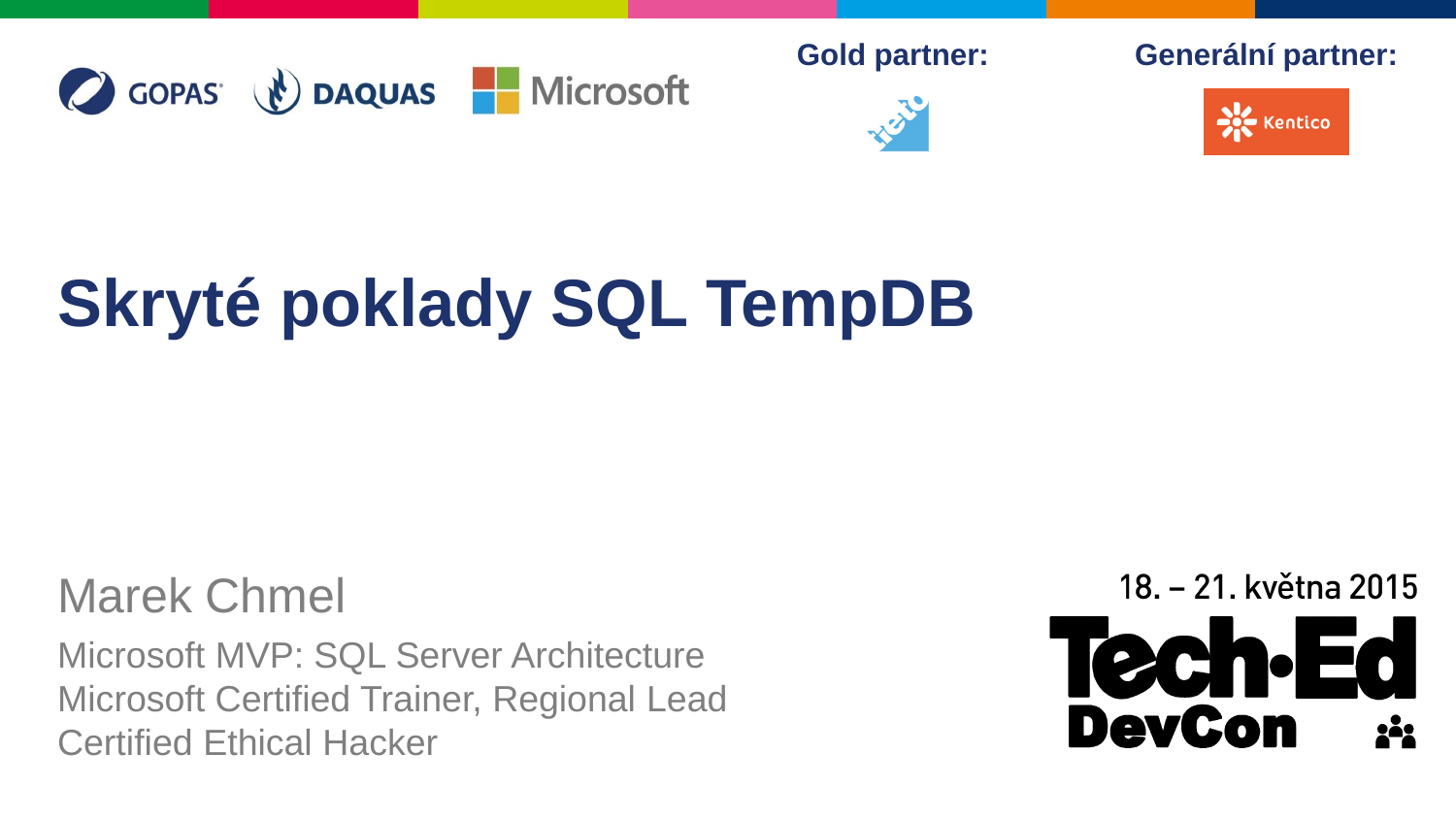## Session Agenda

- **F** TempDB overview
- **TempDB usage**
- **TempDB scaling and optimizations**
- TempDB monitoring
- **Demos**



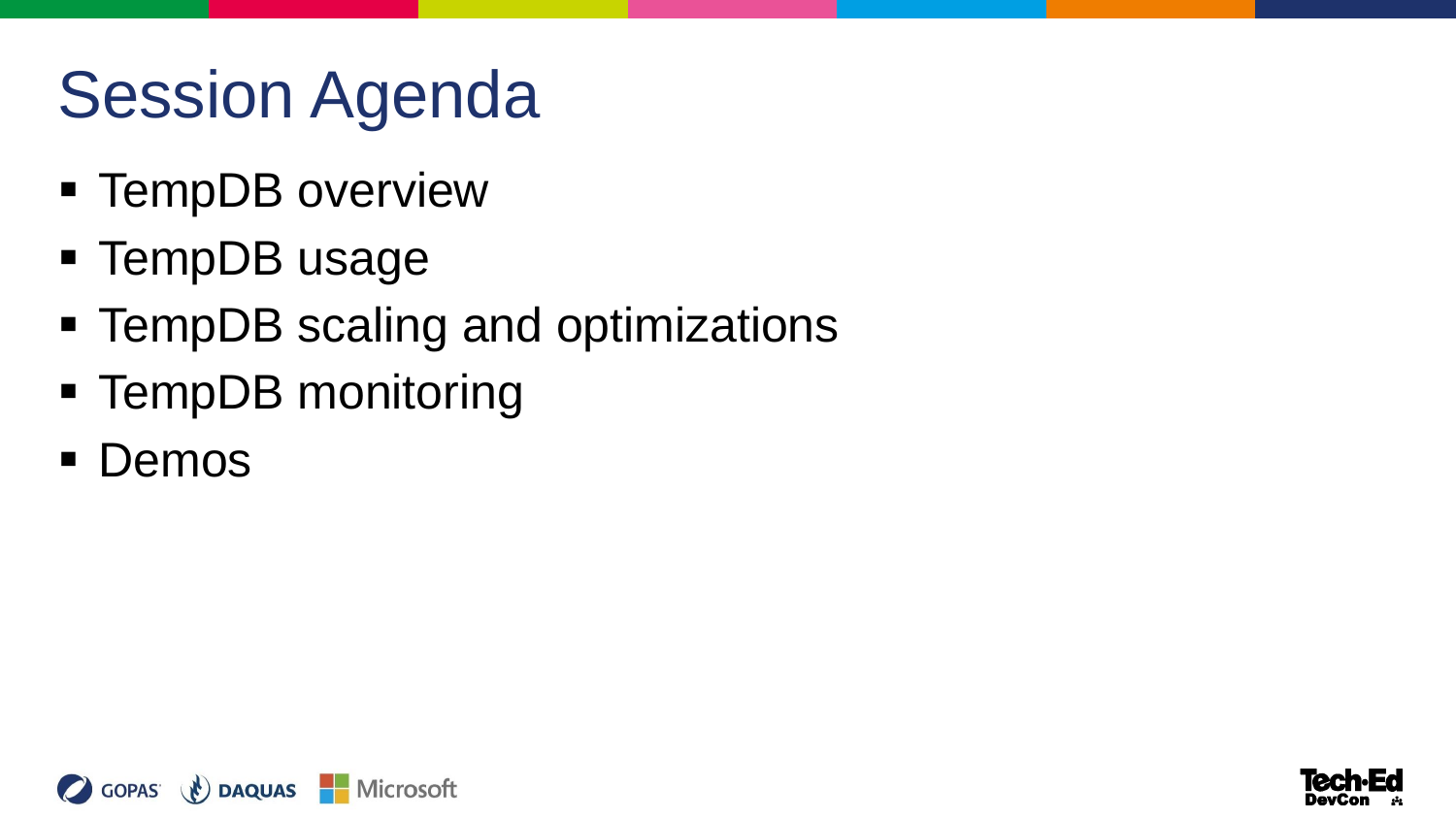## What is TempDB?

- **TempDB** is a system database  $(ID = 2)$
- Runs with simple recovery model
- Cannot be backed up
- Is recreated after every service start up



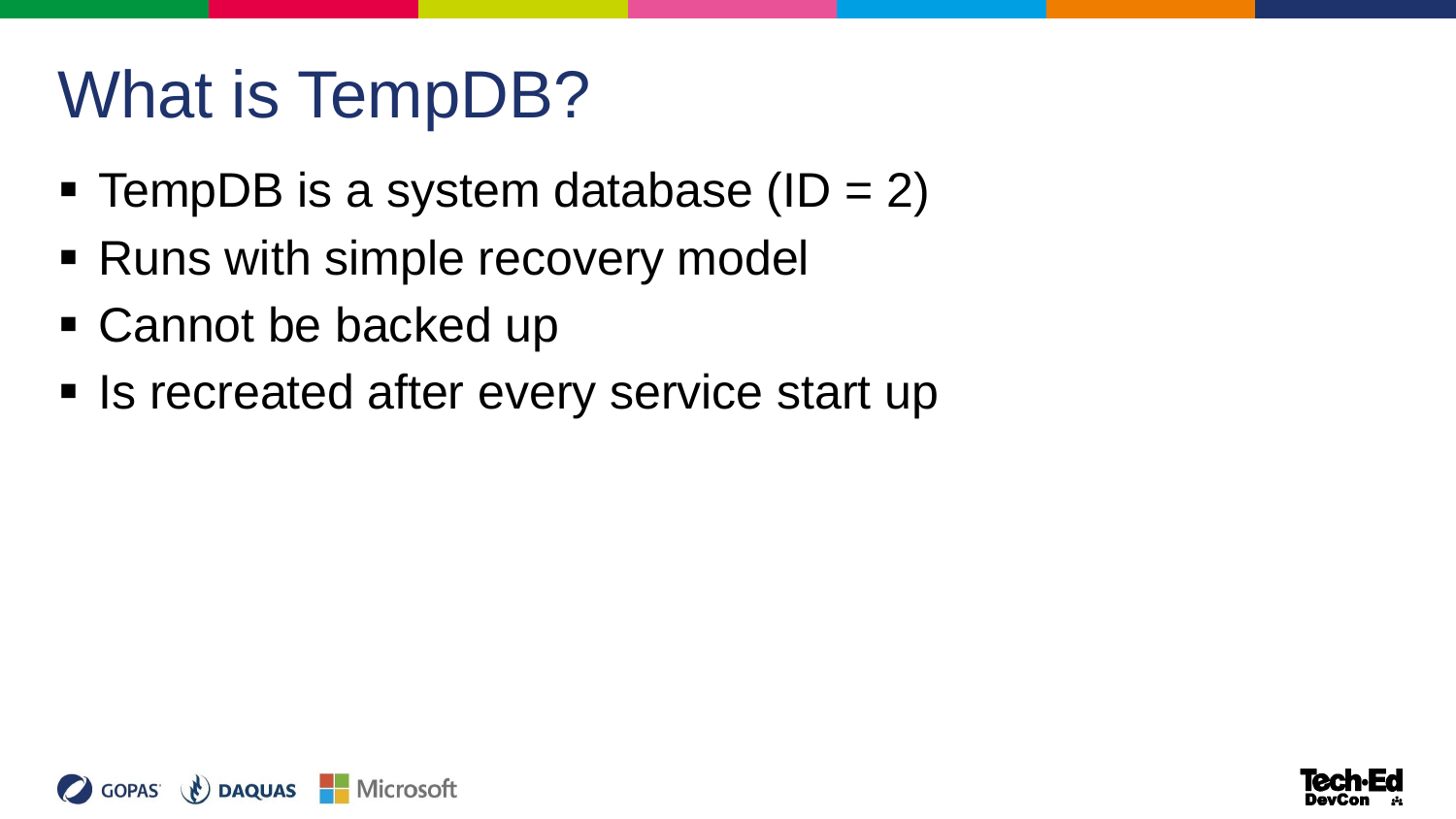## TempDB Usage

- TempDB is a system DB, created during the installation
- **TempDB** is recreated after every restart
- Typical usage of TempDB
	- Temporary tables
	- Table variables
	- RCSI version store
	- Index sort
	- Query memory spills
	- AlwaysOn AG ReadOnly Replicas



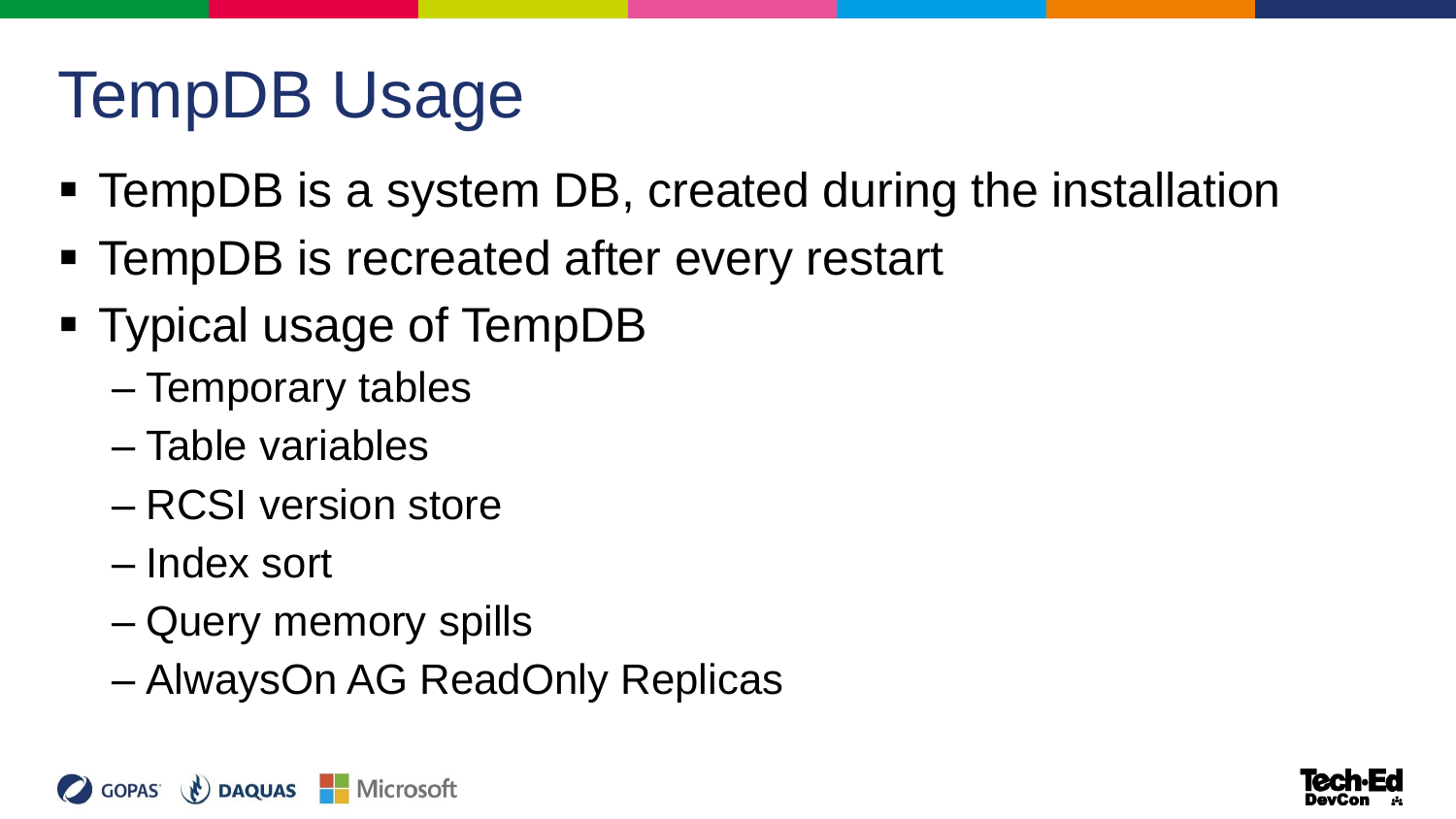## Usage continued

- Internal objects which are using TempDB include
	- INSTEAD OF triggers to store data for internal processing
	- Service Broker to store messages
	- Cursors to store a key and the query results
	- Storing XML variables and other LOB variables
	- Storing intermediate results for hash joins and hash aggregates



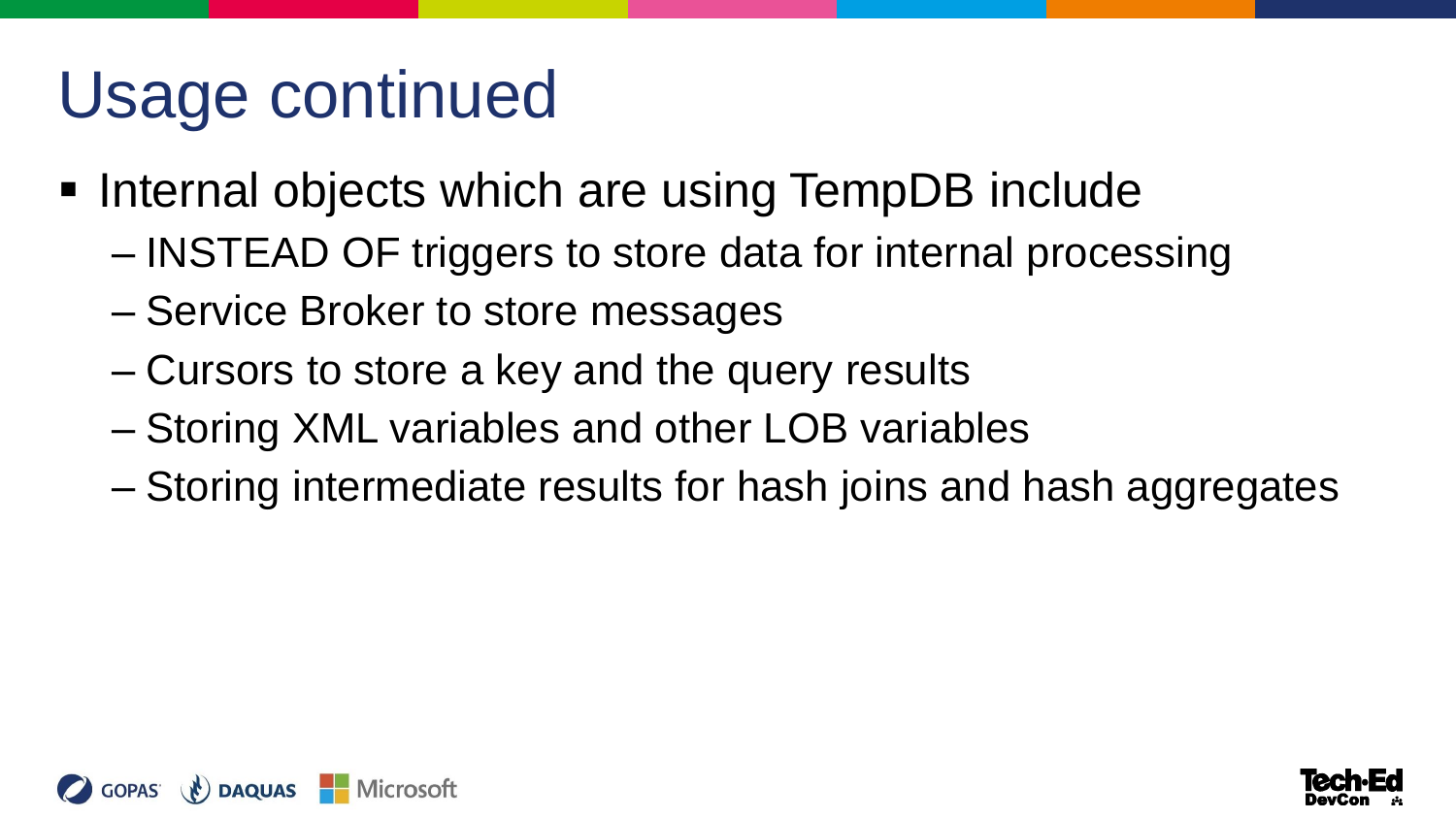TempDB content



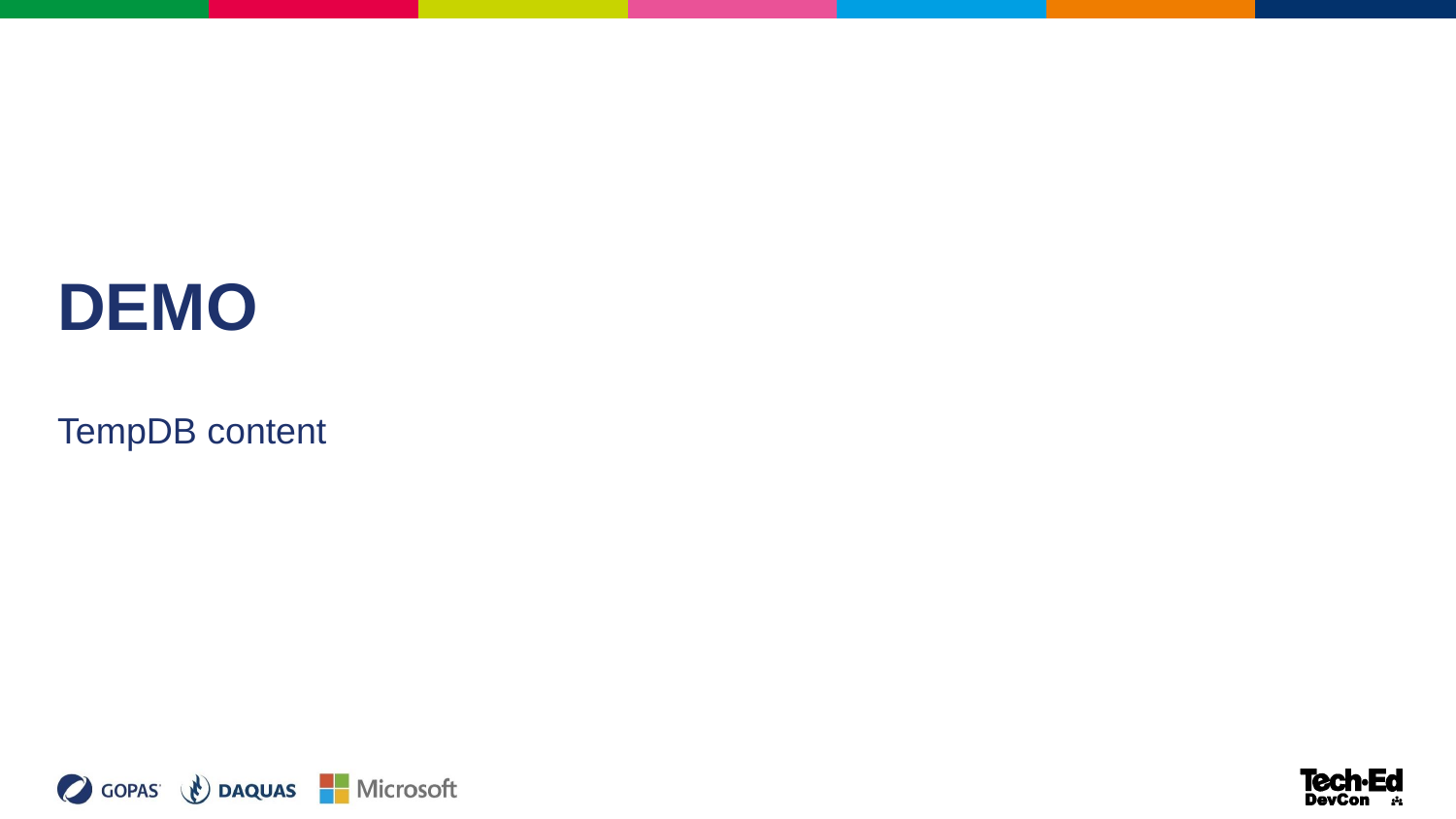#### Temporary Tables

- **Temporary tables are similar to permanent tables, except** temporary tables are stored in **tempdb** and are deleted automatically when they are no longer used
- Can be configured as local or global
- Cannot be referenced in FOREIGN KEY constraints
- **Myth #1**: Temporary tables are physical only



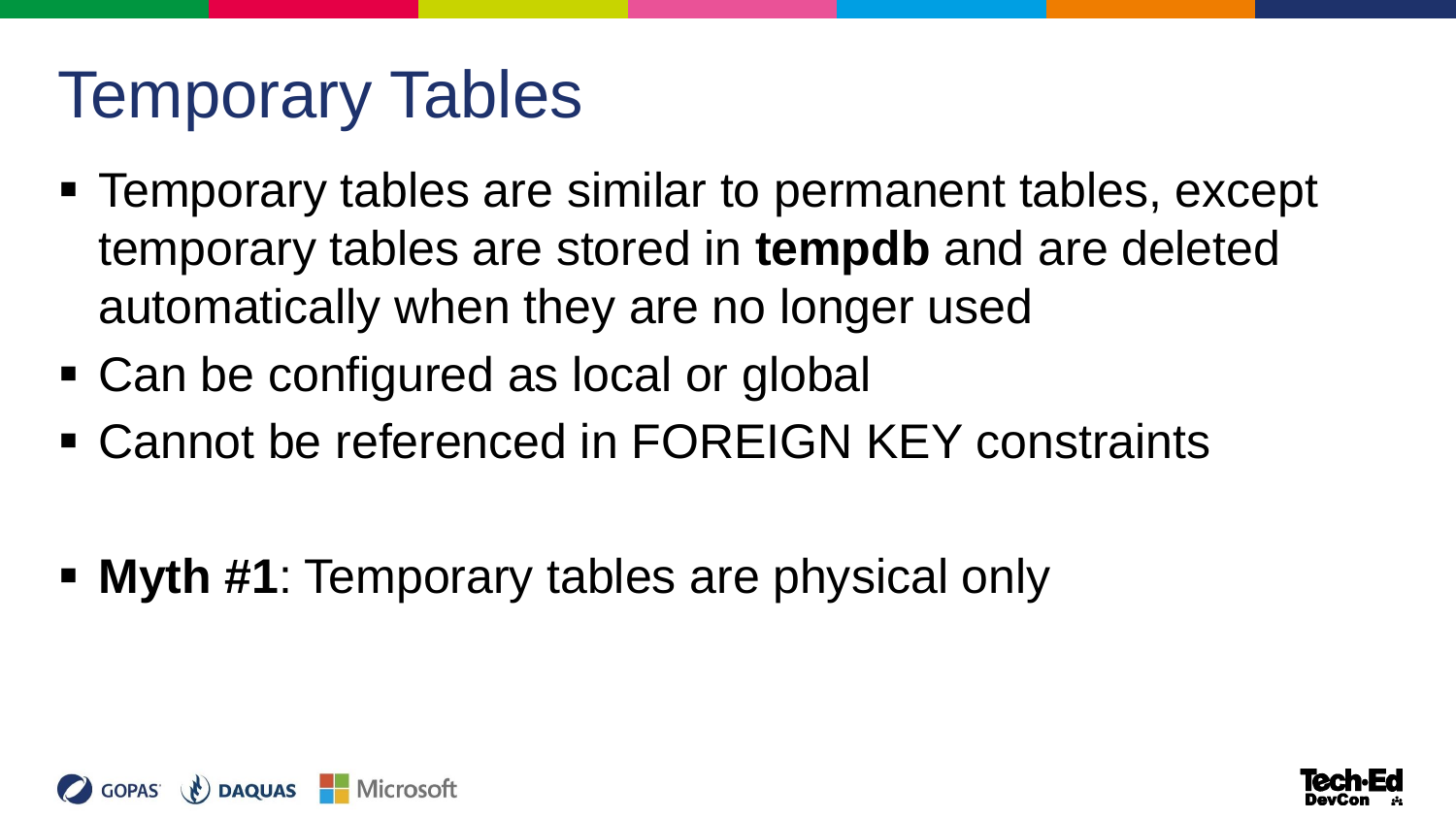#### Table variables

- Special data type used to store a result set
- Automatically cleared at the end of that batch
- Can result in fewer recompilations of a stored procedure as compared to temporary tables
- **Transactions against table variables require less locking and** logging resources
- **Myth #2**: Table variables reside in memory only



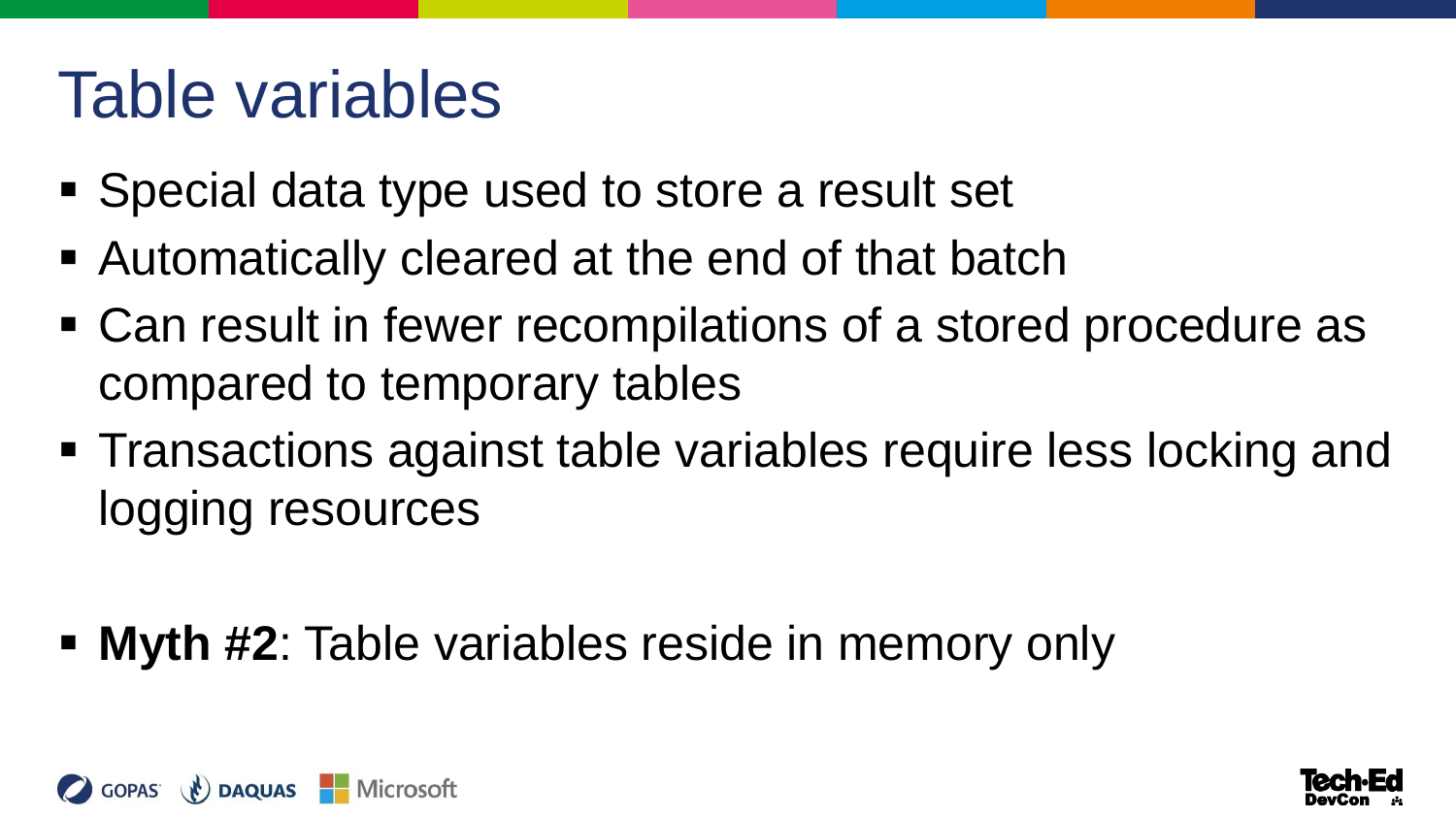Temporary tables and table variables



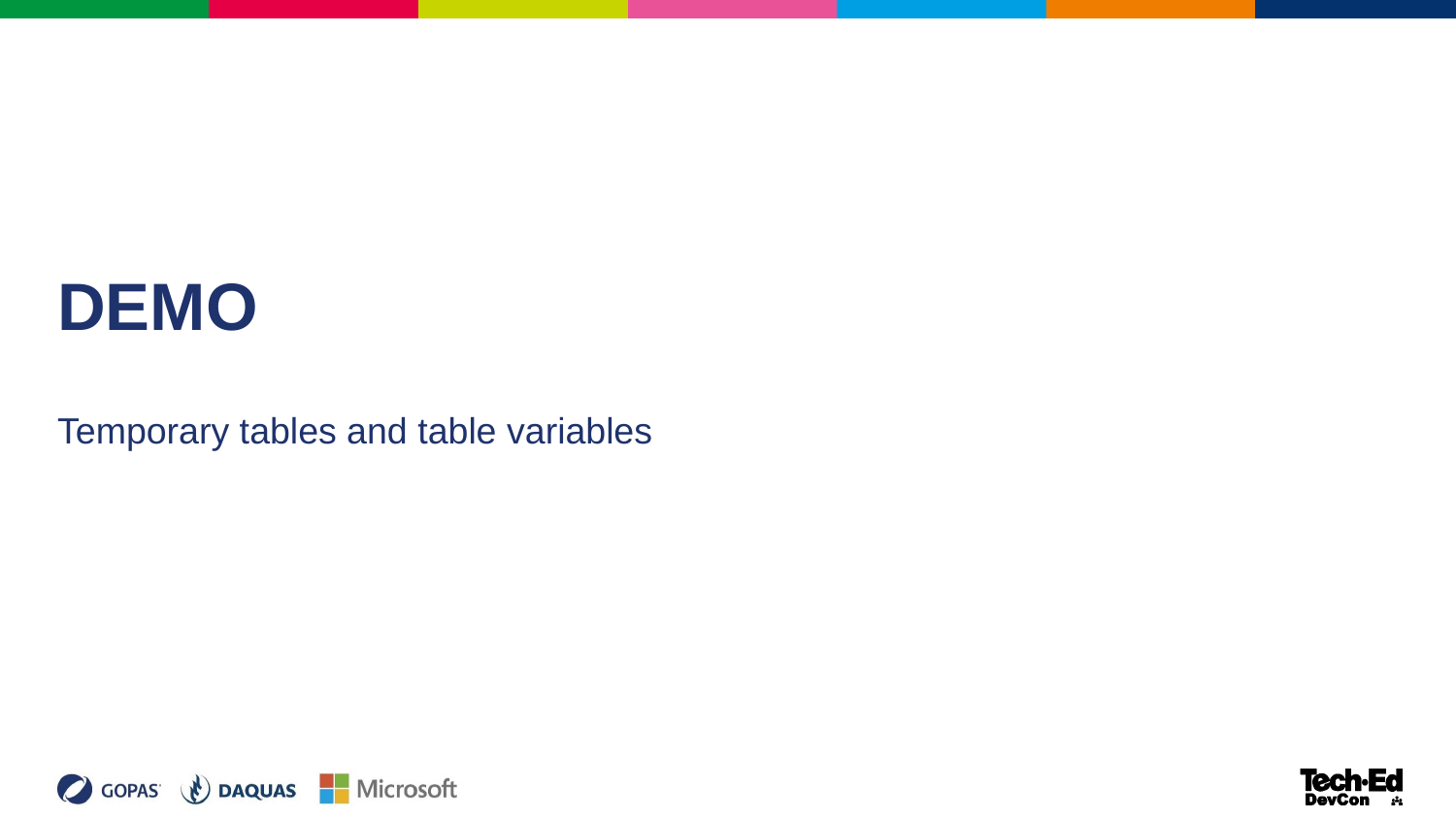**Triggers** 



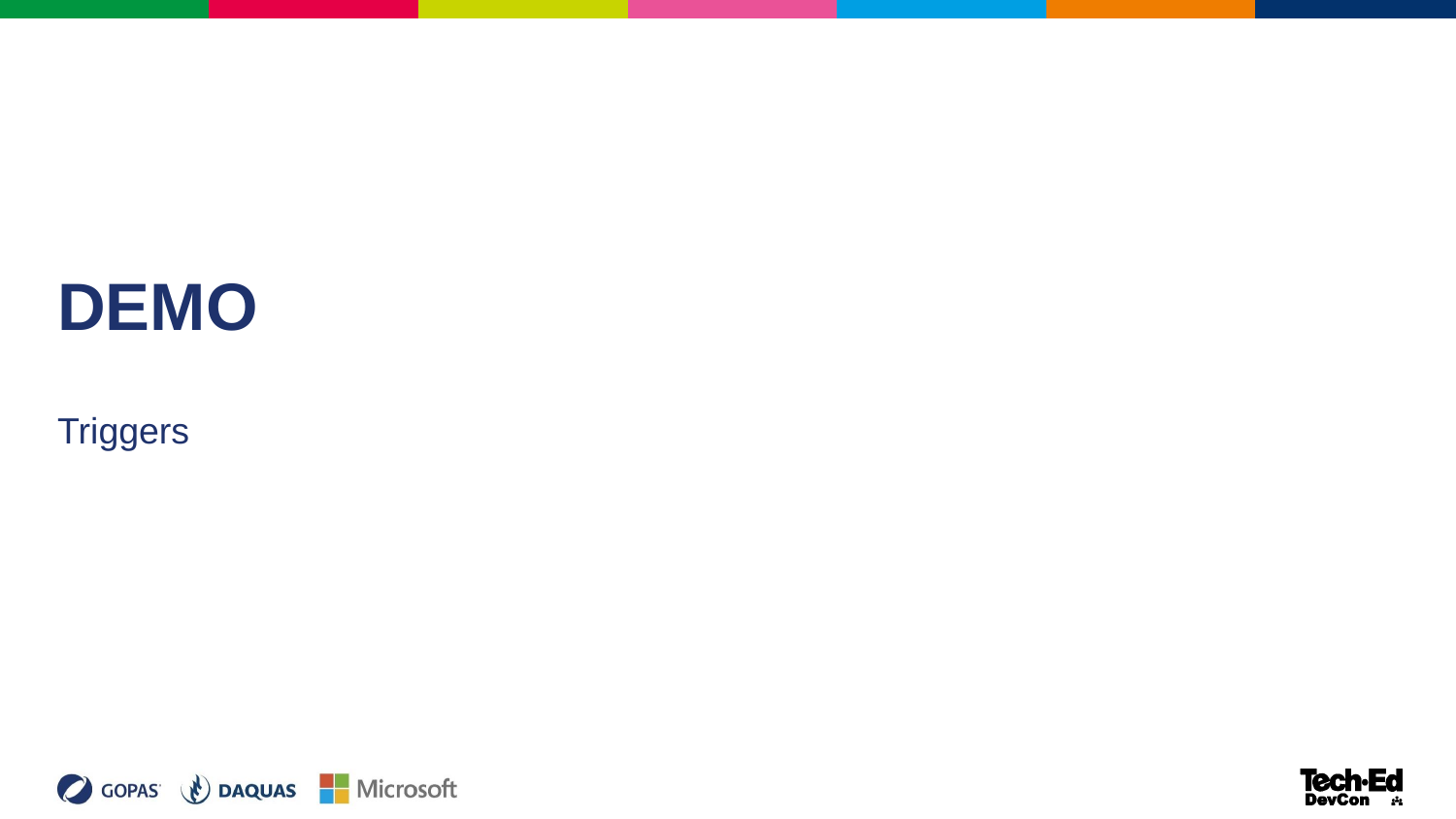## Sort in TempDB for Index Operations

- use **tempdb** to store the intermediate sort results that are used to build the index
- this option increases the amount of temporary disk space that is used to create an index, but could reduce the time that is required to create or rebuild an index when **tempdb** is on a set of disks different from that of the user database
- The Database Engine first scans the data pages of the base table to retrieve key values and builds an index leaf row for each data row. When the internal sort buffers have been filled with leaf index entries, the entries are sorted and written to disk as an intermediate sort run.



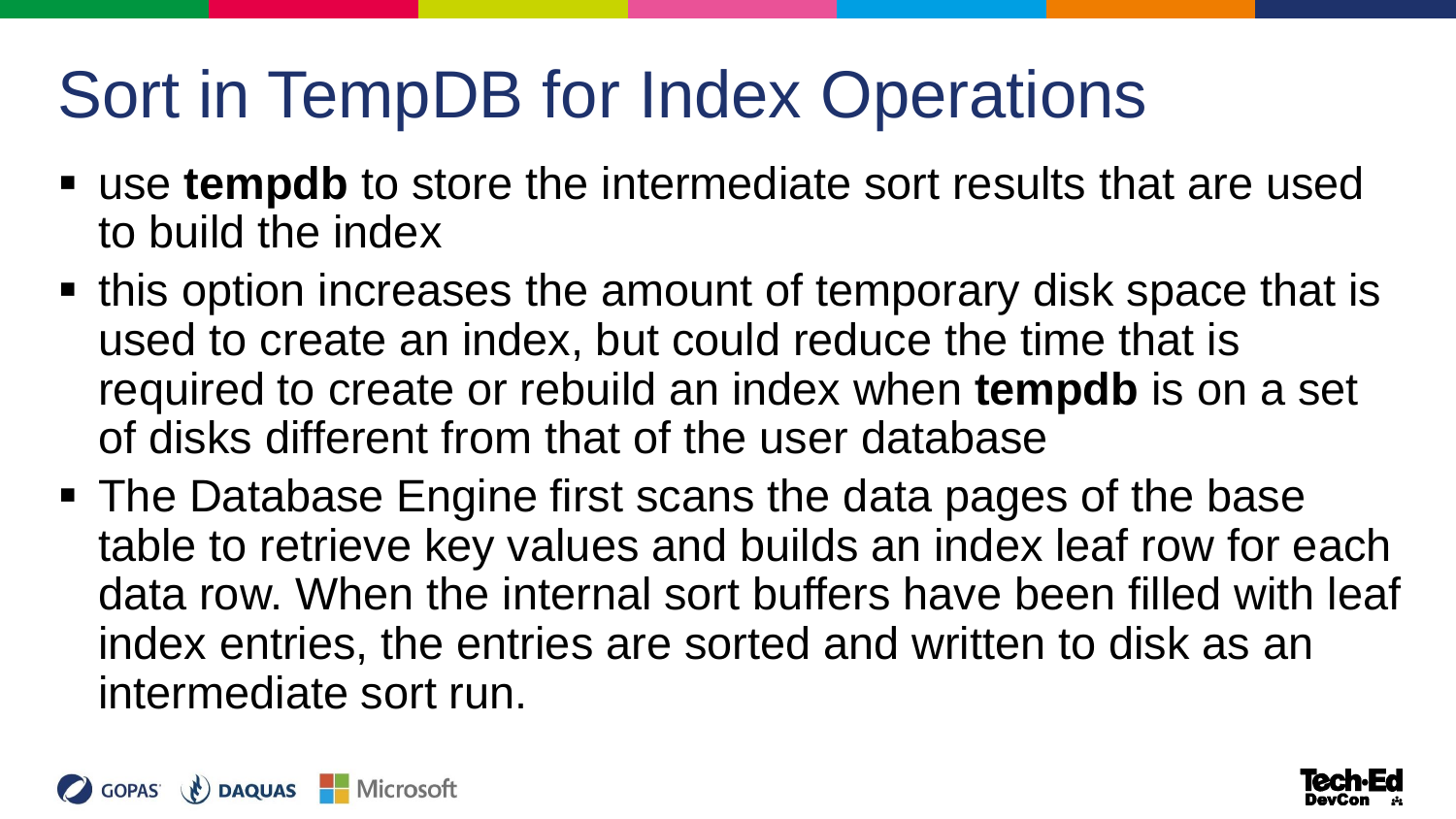## Online Index Operations

- If a clustered index is created, rebuilt, or dropped online, a temporary nonclustered index is created to map old bookmarks to new bookmarks
- **If the SORT\_IN\_TEMPDB option is set to ON, this** temporary index is created in **tempdb**



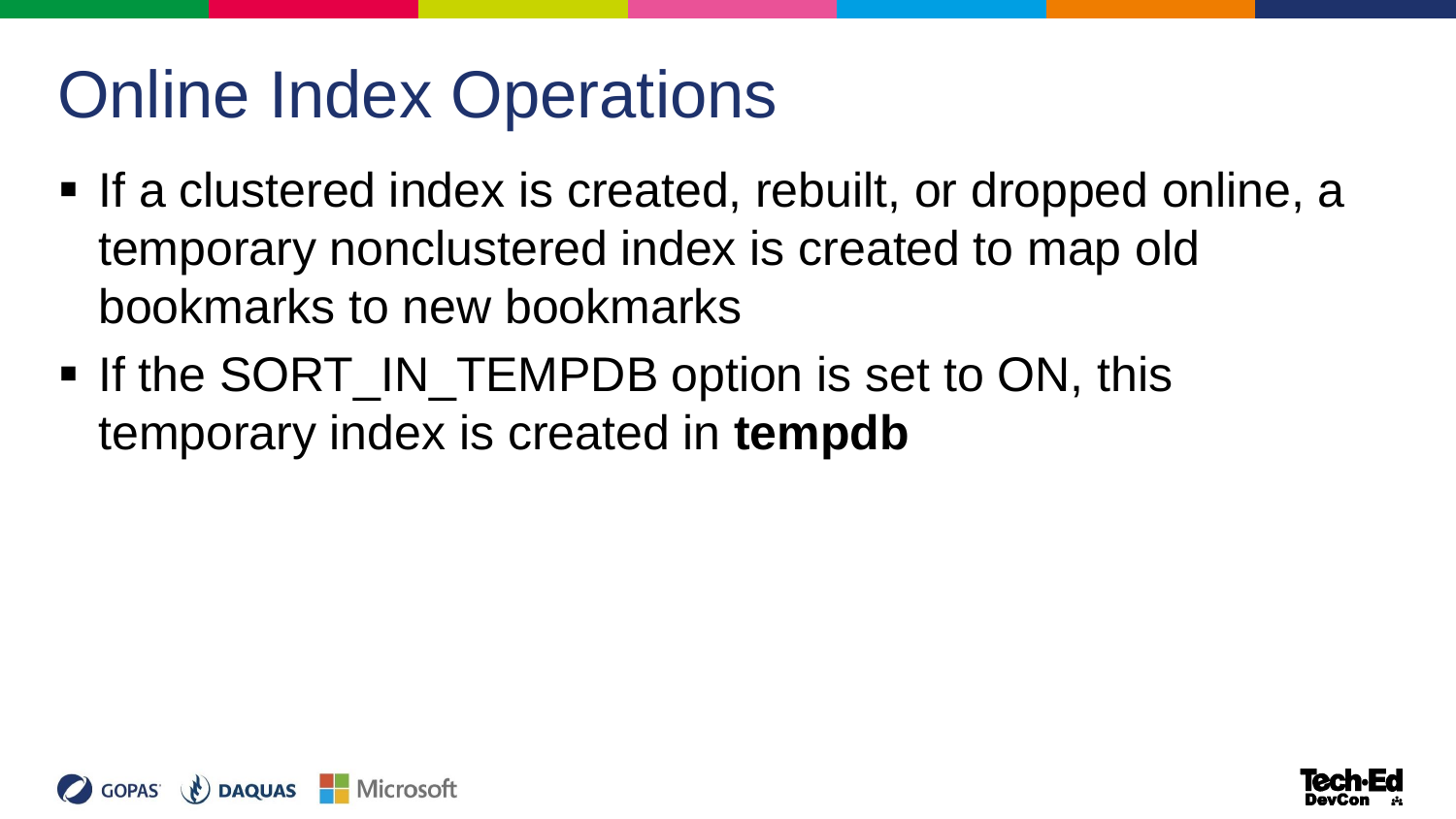## TempDB and Eager Writes

- Eager writes occur when a transaction is writing a large amount of data to the buffer pool.
- SQL Server 2014 introduced a new enhancement to eliminate eager writes for minimally logged transactions in tempdb
	- BULK IMPORT
	- SELECT INTO
	- SORT\_IN\_TEMPDB = ON for indexes
- The change in SQL Server 2014 is to relax the need to flush these pages, as quickly, to the TEMPDB data files. When doing a select into ... #tmp ... or create index WITH SORT IN TEMPDB the SQL Server now recognizes this may be a short lived operation.
- This was ported also into SQL 2012
	- SQL 2012 SP1 CU10
	- SQL 2012 SP2 CU1



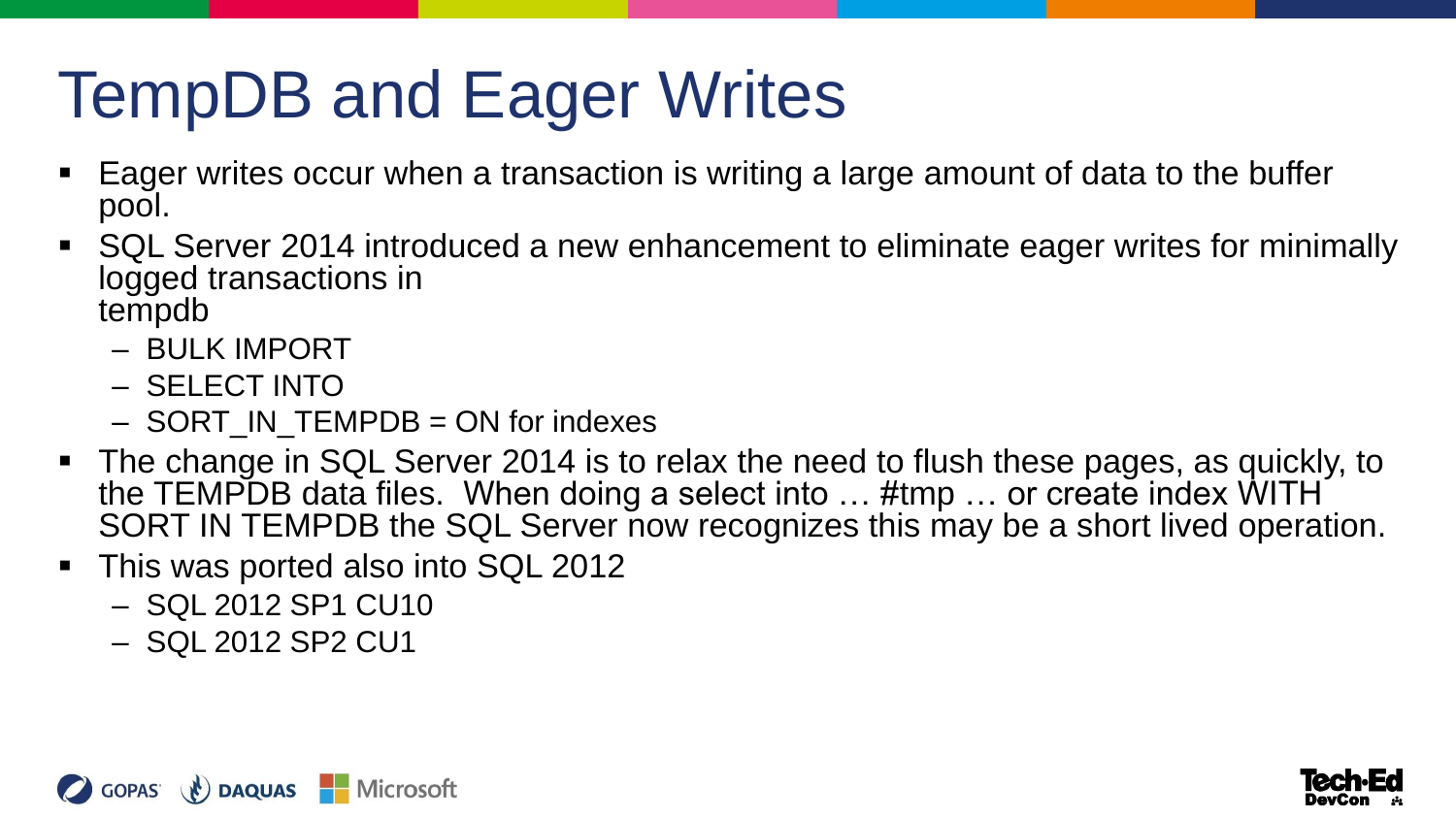## RCSI

- SQL Server uses by default "pessimistic" locking in user databases
- Two modes allow optimistic locking
	- Snapshot Isolation Mode
	- Read Committed Snapshot Isolation Mode (RCSI)
- Once snapshot isolation is enabled, updated row versions for each transaction are maintained in **tempdb**



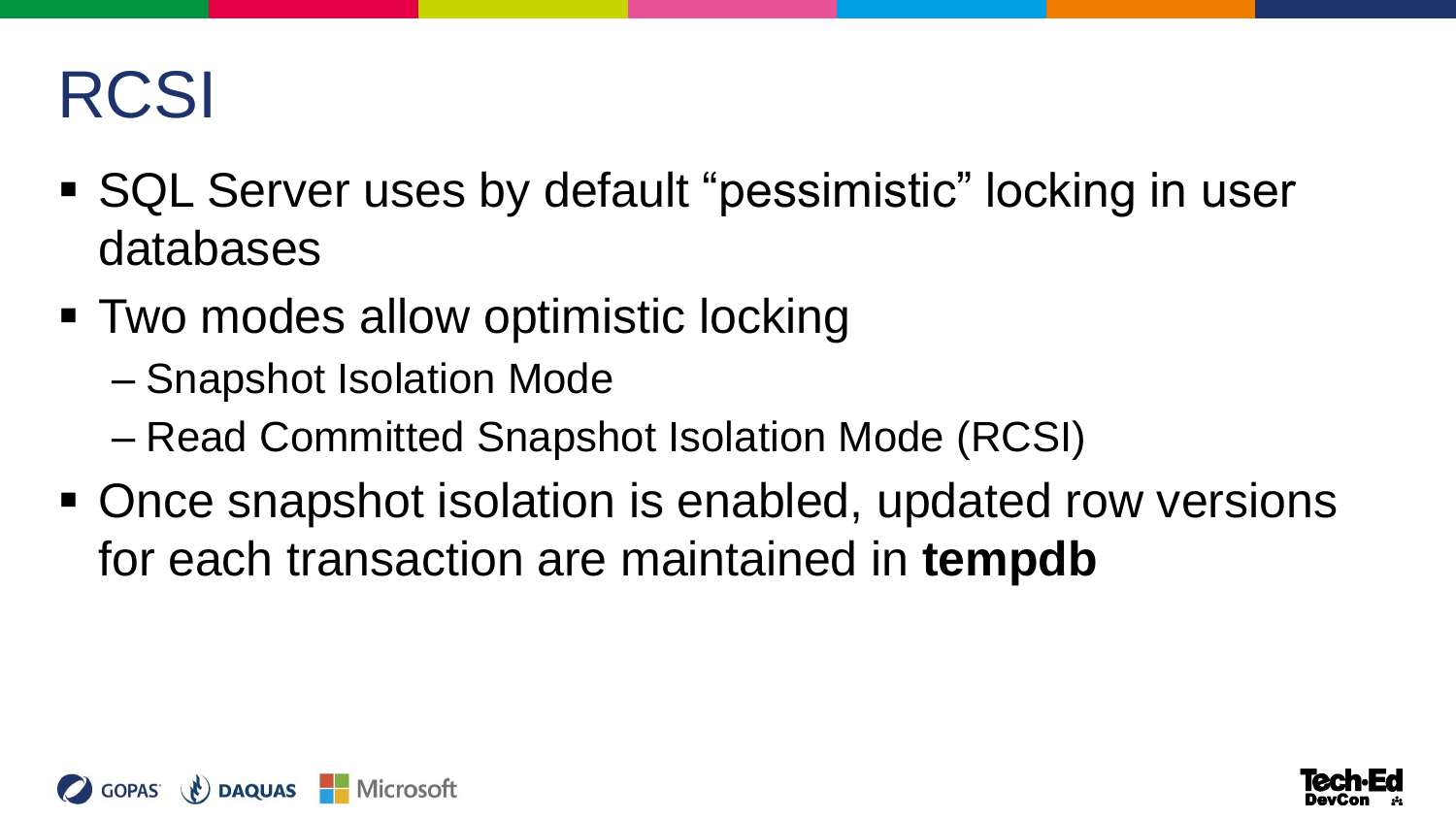How does RCSI work?



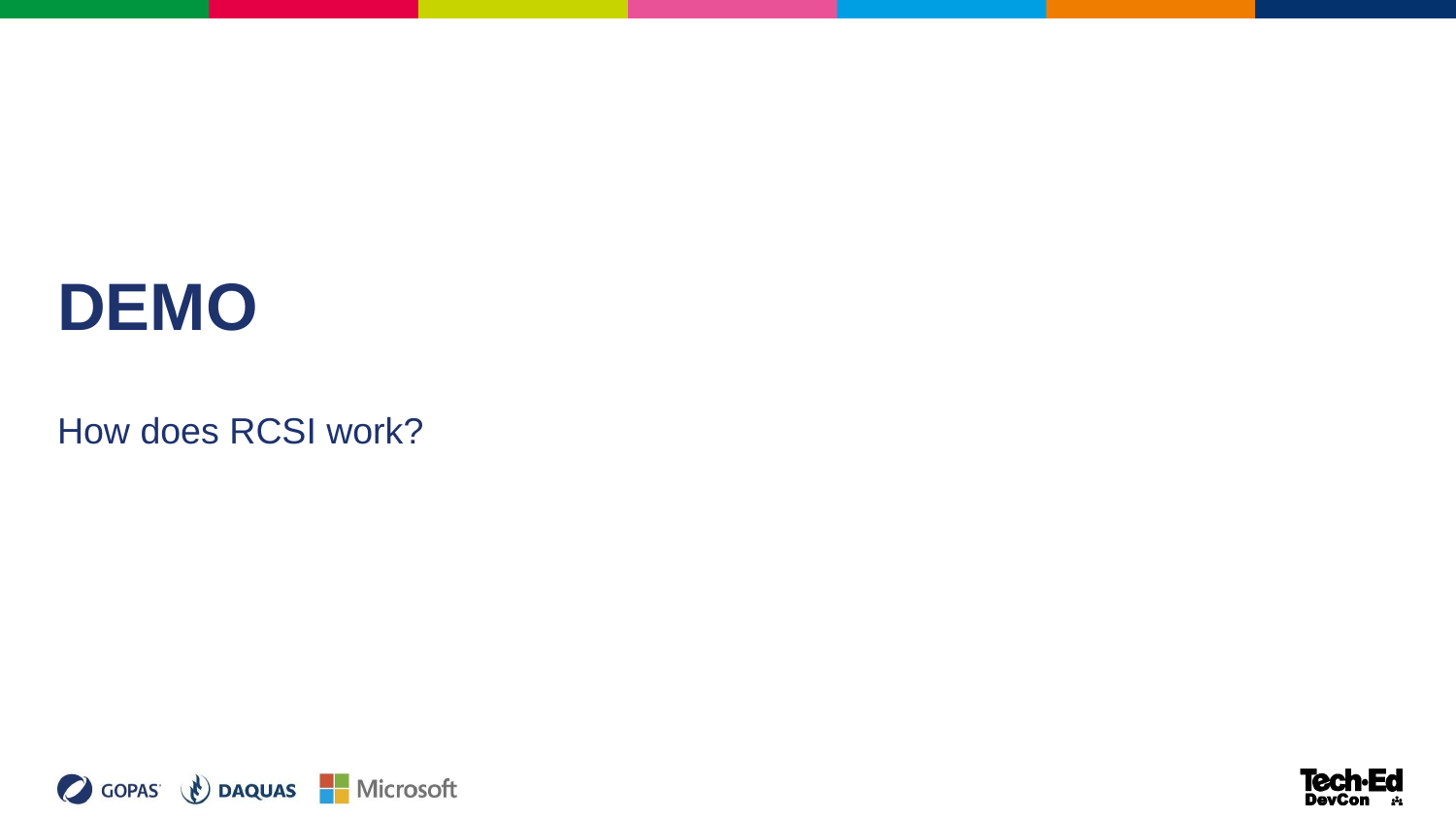## **TempDB Scaling**



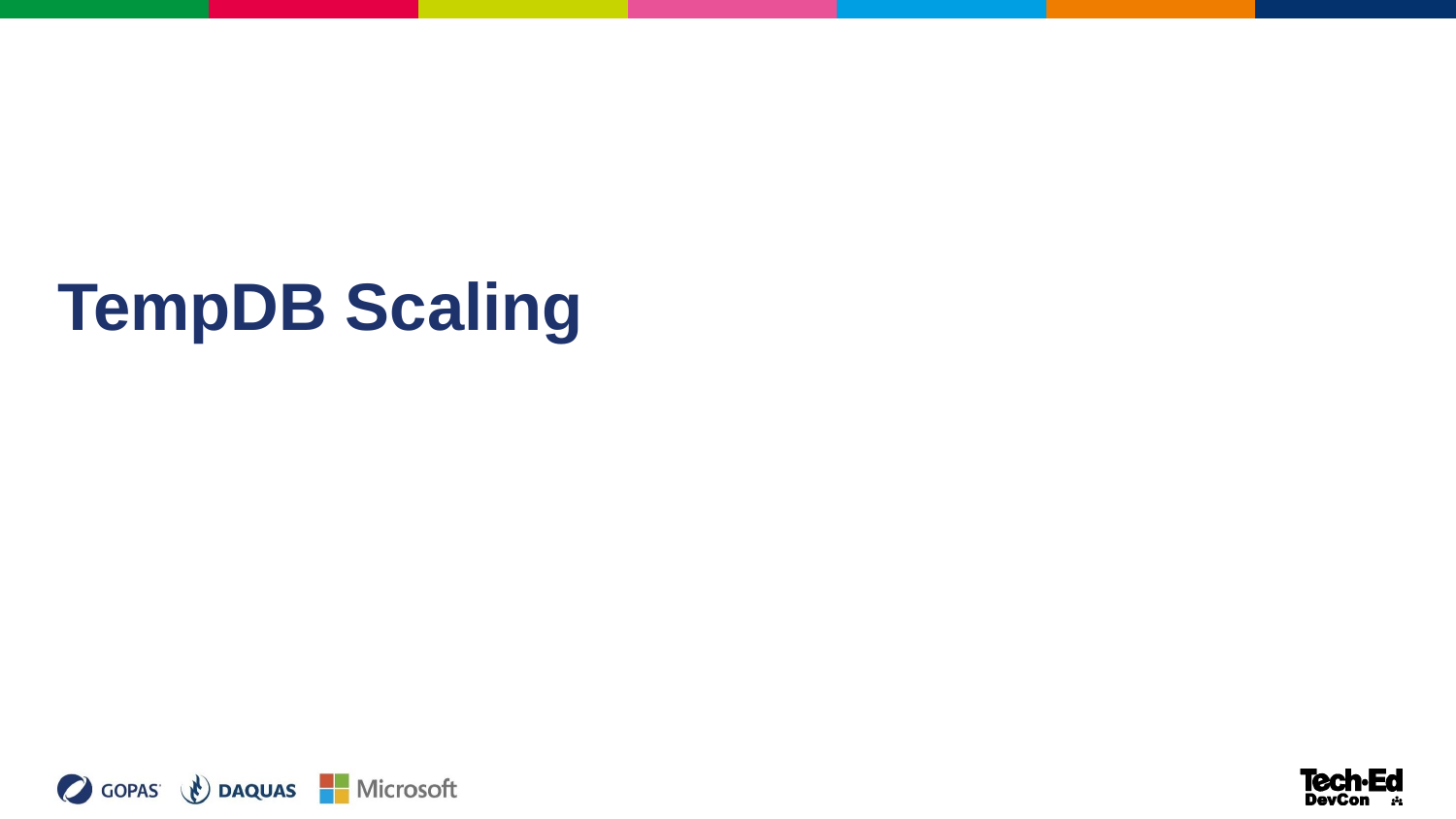## Creating More DB Files

- You can create more DB files for TempDB
	- If you have less than 8 cores then  $# files = # cores$
	- For more than 8 cores #files  $= 8$  and if needed increase in blocks of 4
- What is critical
	- Files need to be the same size and same autogrowth settings
	- You can still use the traceflag #1118
	- You can carefully use the traceflag #1117
- Ideally use dedicated storage for TempDB

**Myth #3**: Data files should be 1:1 with processor cores



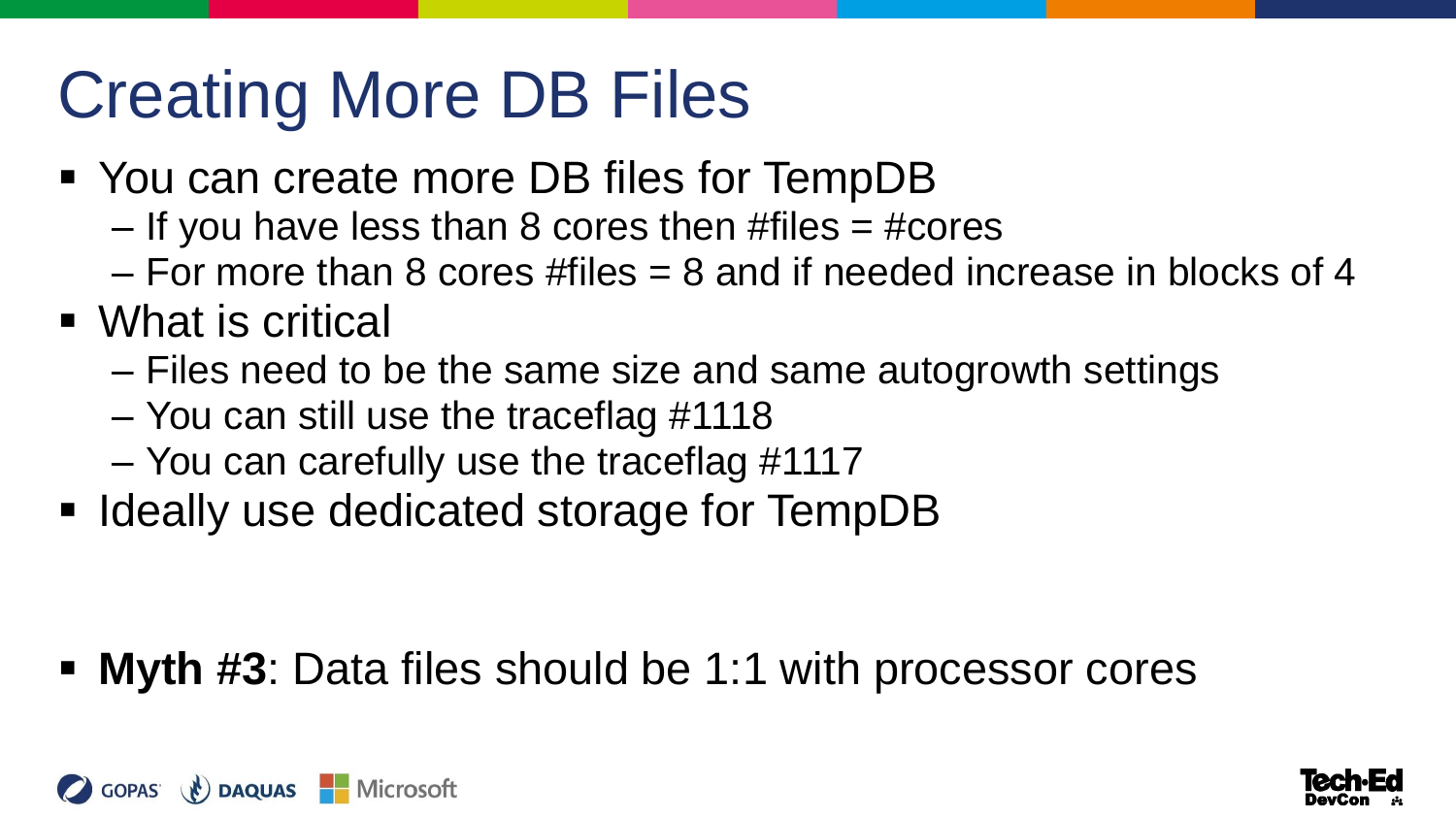## TempDB Sizing

- There is no formula to calculate the right TempDB size
- TempDB is recreated after startup
	- Log has to be zeroed
	- Data file might not be if you have IFI configured correctly

**Myth #4:** TempDB size should be X % of the largest DB



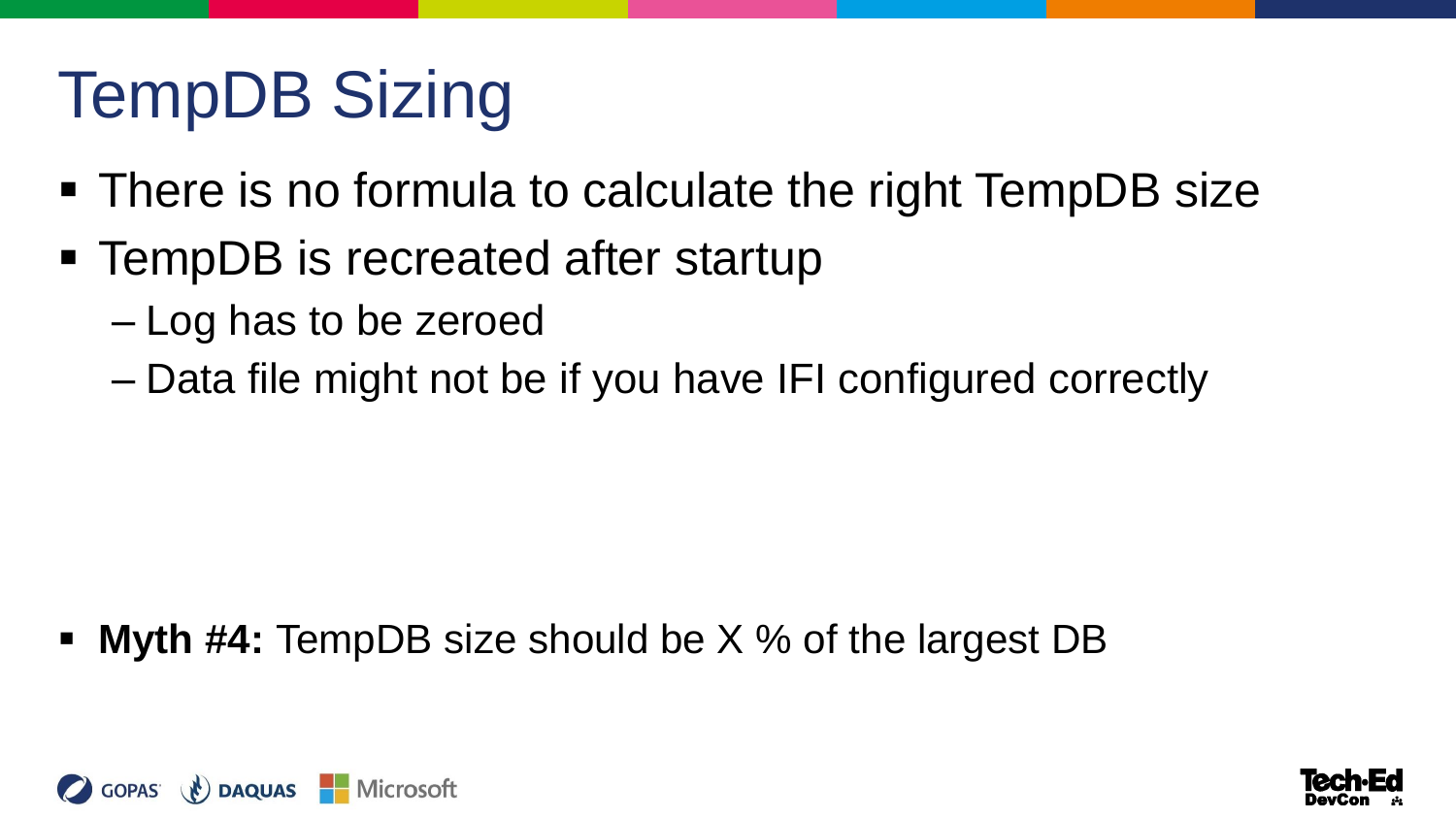## **TempDB Monitoring**



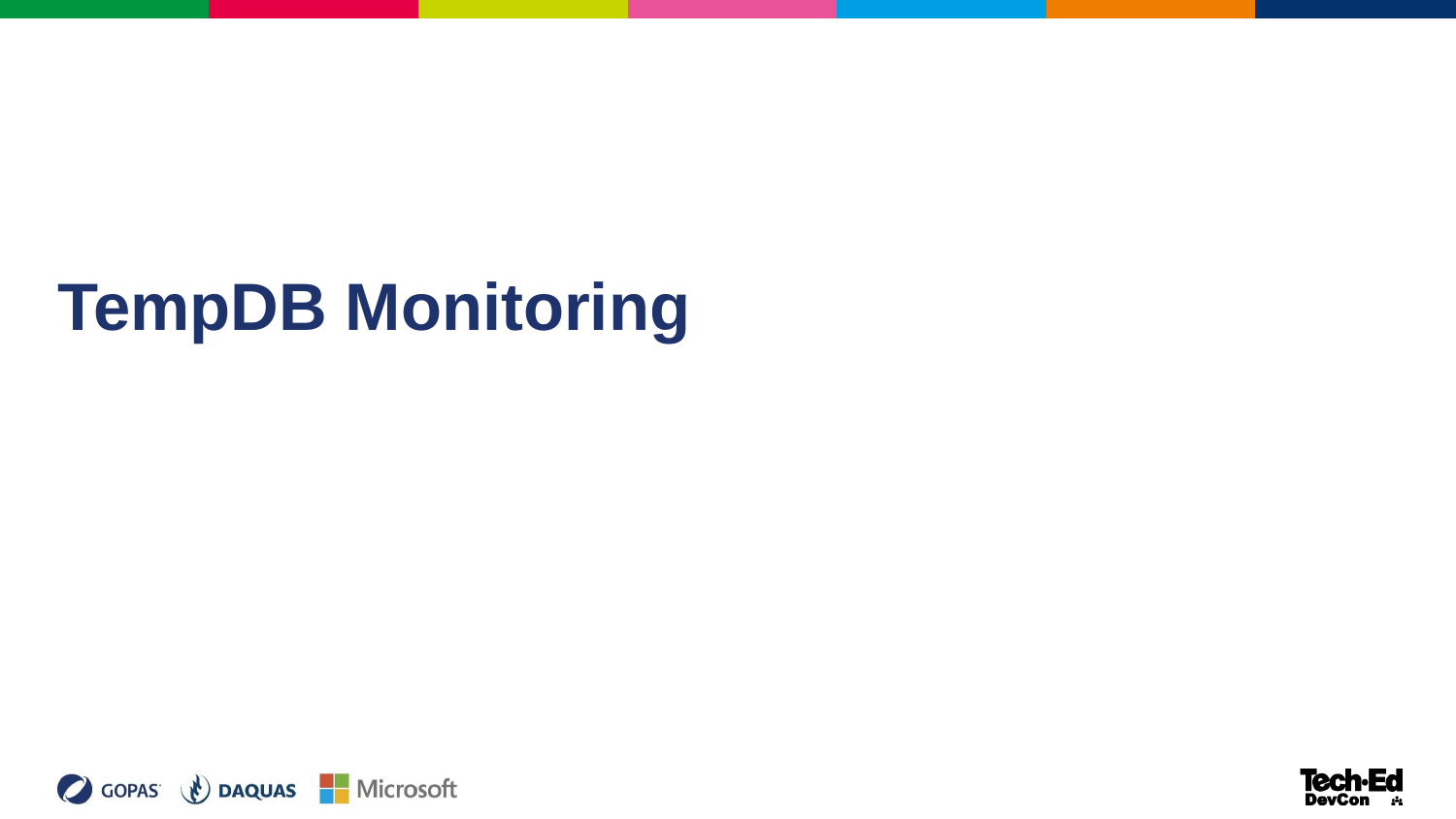## TempDB Monitoring

- **Monitoring the read and write stalls** 
	- Writes should finish within 20ms or less
	- All files should be utilized equally

| physical name                    | name     | num_of_writes | avg write stall ms     | num_of_reads | avg read stall ms    |
|----------------------------------|----------|---------------|------------------------|--------------|----------------------|
| G:\PD_PACE01_TEMP01\tempdb.mdf   | tempdev  | 19863274.     | 112.59875723407933656  | 19987978     | 7.02675318133730185  |
| G:NPD PACE01 TEMP01Ntempdev2.ndf | tempdev2 | 19866176      | 112.42995642442712679  | 19989652     | 6.92759458743954121  |
| G:NPD PACE01 TEMP01Nempdev3.ndf  | tempdev3 | 19864902      | 112 42901636262791530. | 19986882     | -6.93750530973265364 |
| G:\PD_PACE01_TEMP01\tempdev4.ndf | tempdev4 | 19866446      | 112.39145491850932975  | 19990988     | 7.21483875634360842  |

| physical_name                    | name     | num_of_writes | avg write stall ms   | num_of_reads | avg_read_stall_ms   |
|----------------------------------|----------|---------------|----------------------|--------------|---------------------|
| E.G.\PD_PACE01_TEMP01\tempdb.mdf | tempdev  | 17863722.     | 1.40163018658709534  | 17482499     | 2.42019467582981128 |
| G:\PD_PACE01_TEMP01\tempdev2.ndf | tempdev2 | 5410040       | 1.55826907009929686- | 5295737      | 2.93927153104468745 |
| G:\PD_PACE01_TEMP01\tempdev3.ndf | tempdey3 | 5409915       | 1.54014711876249441  | 5298569      | 2.90344128763822835 |
| G:\PD_PACE01_TEMP01\tempdev4.ndf | tempdey4 | 6053102       | 1 52603987178805181  | 5925255      | 3.13302803001727351 |

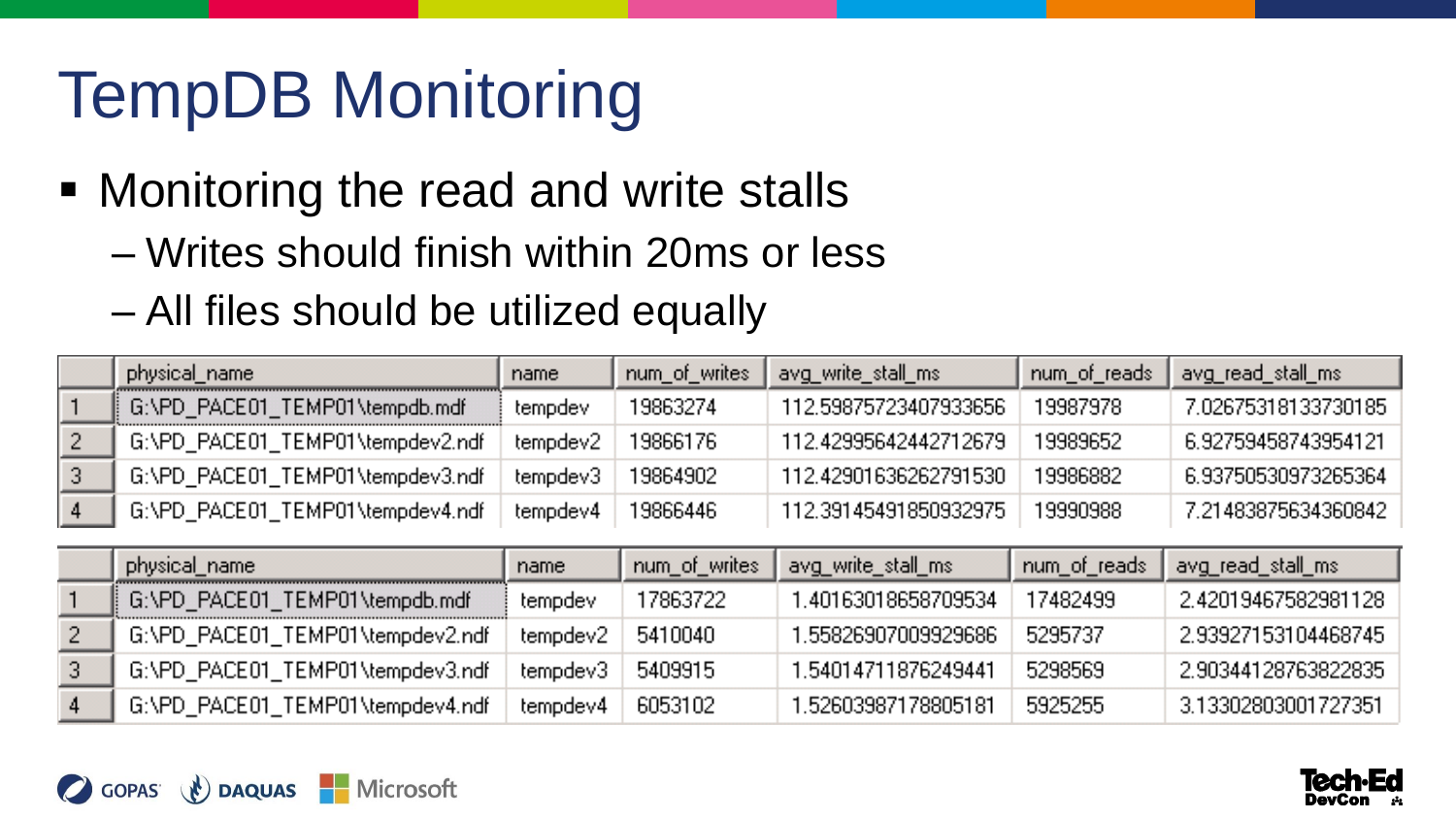## TempDB Contention

- **Global Allocation Map (GAM):** Tracks which extents have been allocated. There is 1 GAM page for every 4 GB of data file. It is always page 2 in the data file and then repeats every 511,232 pages.
- **Shared Global Allocation Map (SGAM):** Tracks which extents are being used as mixed (shared) extents. There is 1 SGAM page for every 4 GB of data file. It is always page 3 in the data file and then repeats every 511,232 pages.
- **Page Free Space (PFS):** Tracks the allocation status of each page and approximately how much free space it has. There is 1 PFS page for every 1/2 GB of data file. It is always page 1 in the data file and then repeats every 8,088 pages.



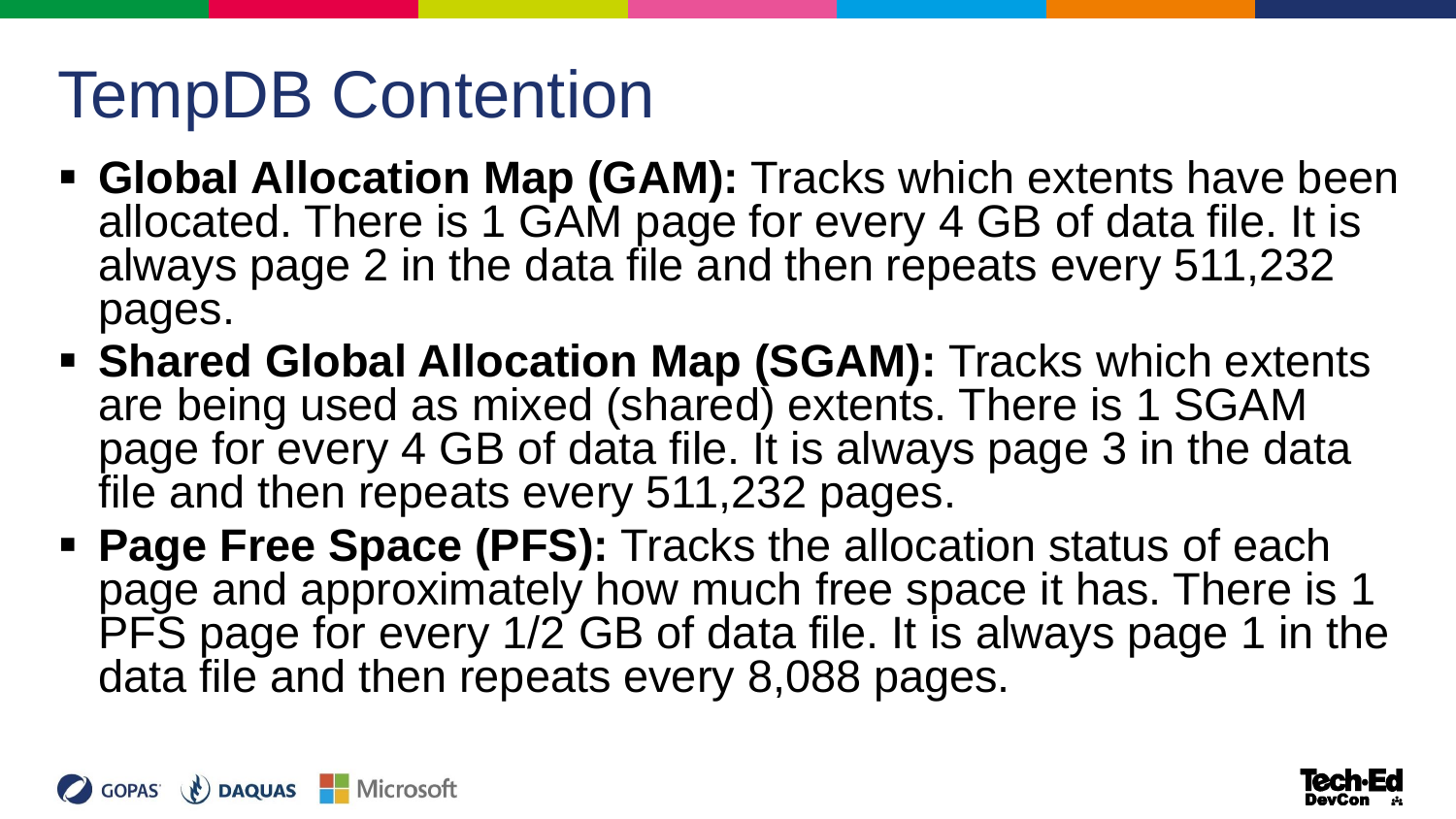TempDB Scaling and Contention Monitoring



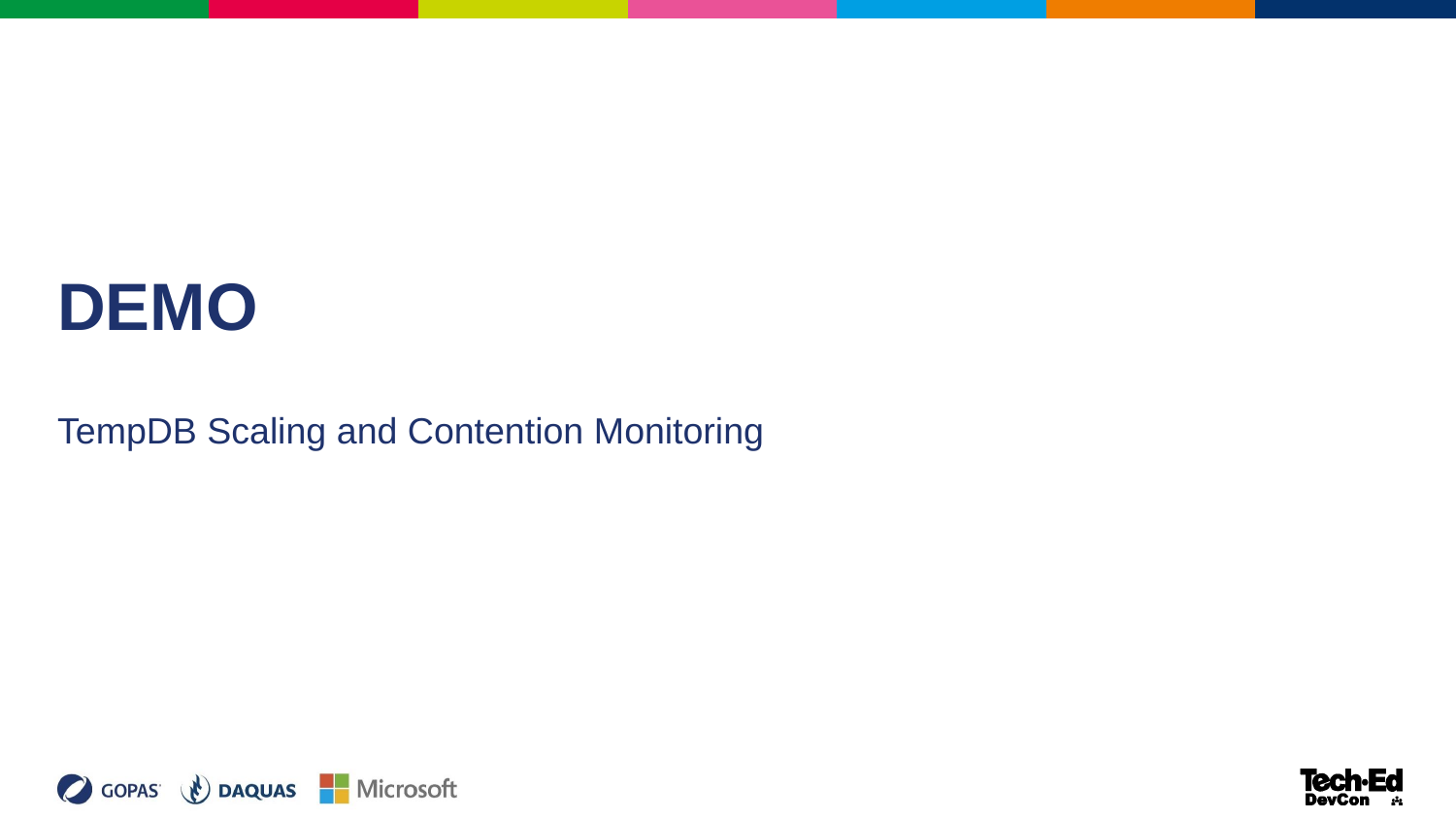#### Session End

Ing. Marek Chmel, MSc

Sr. Technical Team Lead, SQL Server Team mc654x@att.com | marek.chmel@technet.ms